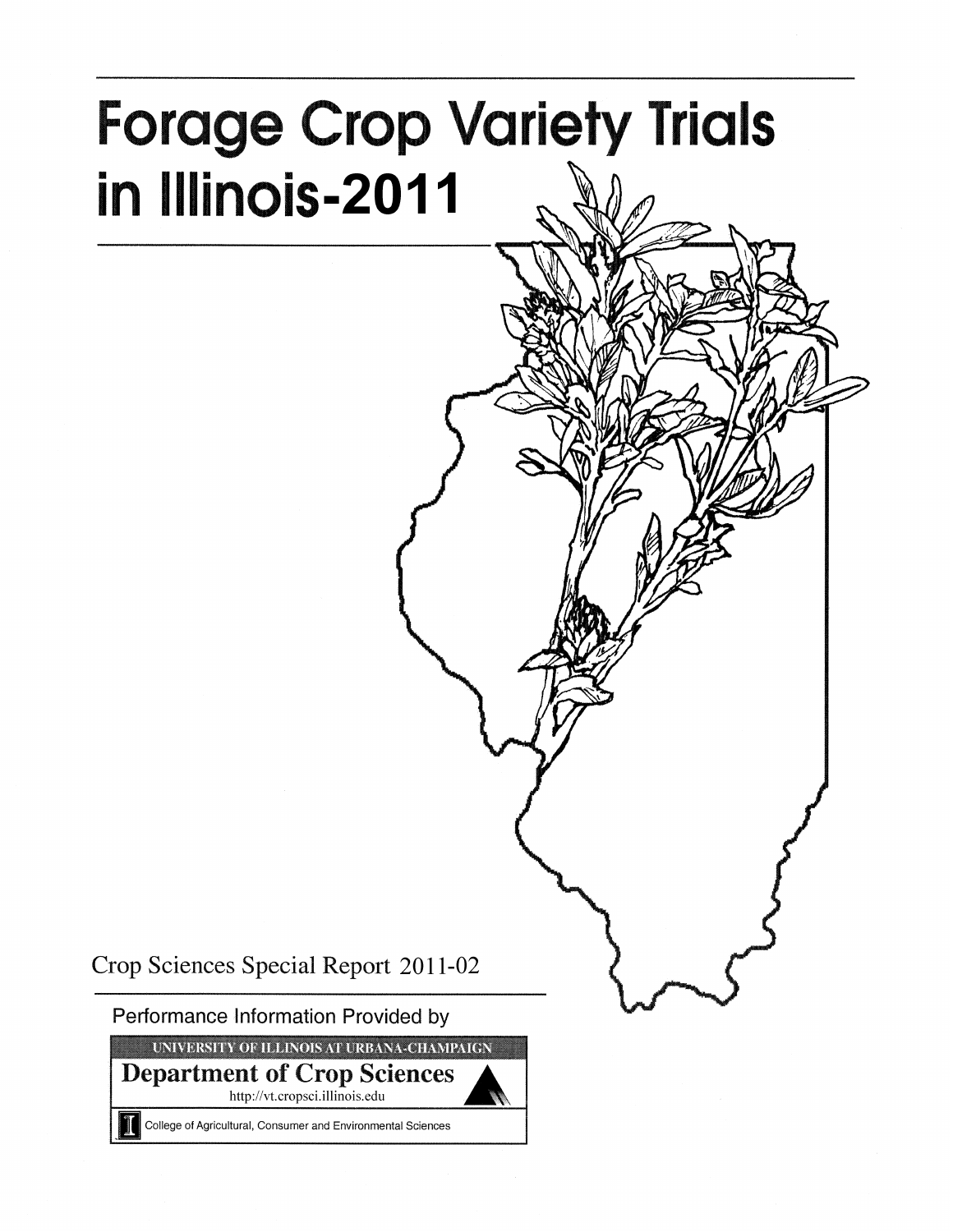## **CONTENTS**

| <b>ALFALFA TRIALS</b> |
|-----------------------|
|                       |
| <b>GRASS TRIALS</b>   |
|                       |

## **DATA ALSO AVAILABLE AT: http://vt.cropsci.uiuc.edu**

This circular was prepared by D. K. Joos, Senior Research Specialist; R. W. Esgar, Agronomist; B. R. Henry Research Specialist; and C.A. Smyth, Manager of Systems Services.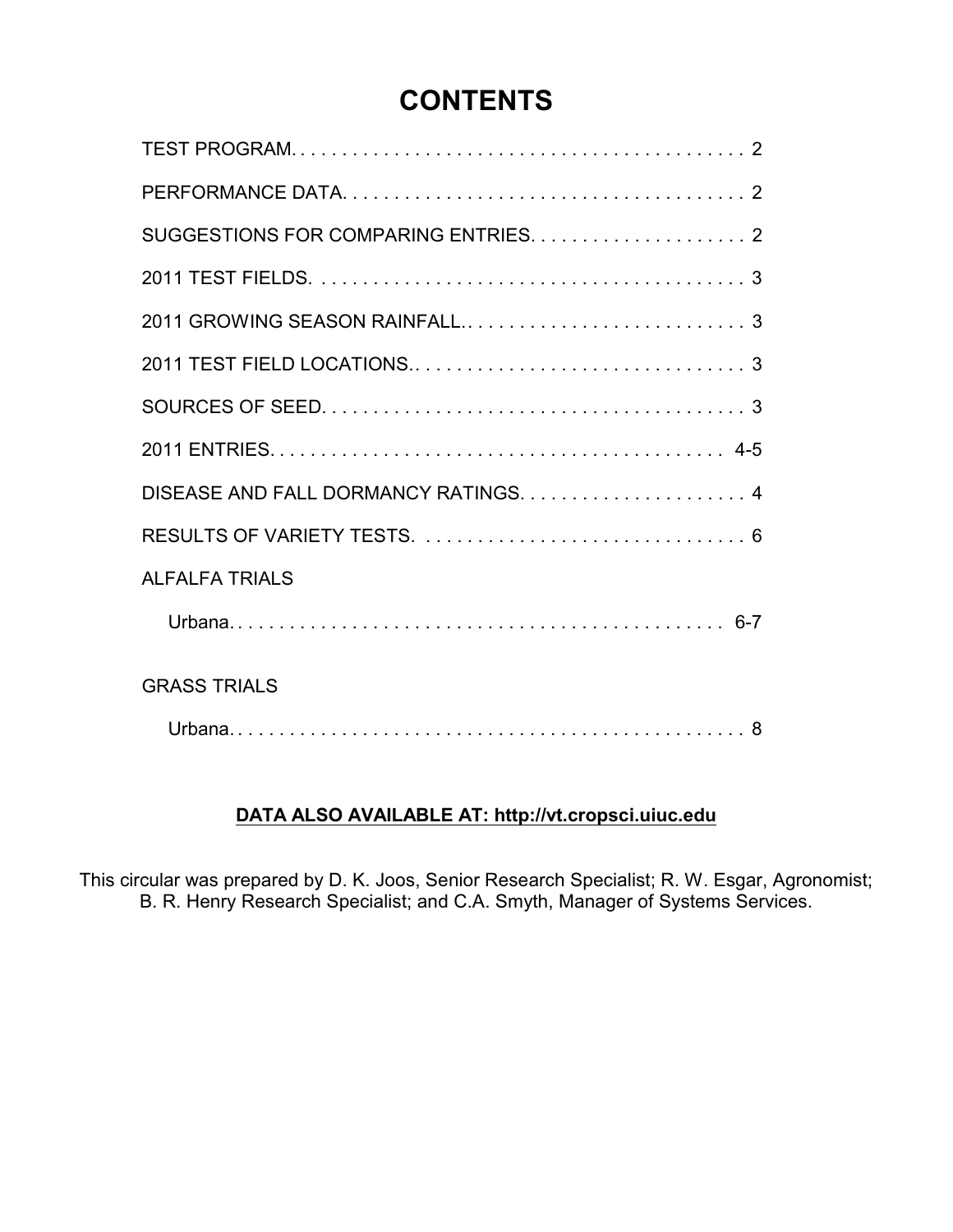## **PERFORMANCE OF COMMERCIAL FORAGES IN ILLINOIS**

**THE UNIVERSITY OF ILLINOIS** commercial forage testing program has been testing public and private forages for over 60 years. The initial purpose was to evaluate the many public varieties available, today public varieties are far out numbered by private varieties. This year 20 seed companies are participating in the 2011 trials.

The purpose of this commercial forage testing program is to provide unbiased, objective, and accurate testing of all varieties entered. The tests are conducted on as uniform a soil as is available in the testing area. Small plots are used to reduce the chance of soil and climatic variations occurring between one variety plot and another.

The results of these tests should help you judge the merits of varieties in comparison with other private and public varieties. Because your soils and management may differ from those of the test location, you may wish to plant variety strips of the higher-performing varieties on your farm. The results printed in this circular should help you decide which varieties to try.

#### **TEST PROGRAM**

**Selection of entries** Forage producers in Illinois and surrounding states were invited to enter varieties in the 2011 Illinois forage performance trials. Entrants were required to provide seed in a commercially available container to the University of Wisconsin for distribution to other public testing programs. This is to ensure performance is not affected by seed source and to avoid each entrant the cost of sending a commercial bag of seed to each program.

To help finance the testing program, a fee of \$450 per location per 4 years was charged for each variety entered by the seed producer. Most of these varieties are commercially available, but some experimental varieties were also entered. A total of 54 varieties were tested in 2011.

**Number and location of tests** In 2011, tests were conducted at 1 location (see map on pg. 4). **Field plot design** Entries of each test were replicated four times in a randomized complete block. Plot size was 23 feet by 3 feet and end trimmed at each harvest to obtain a 19 foot long plot.

**Fertility and weed control** All test locations were managed at a high level of fertility for each crop. Herbicides were used at all test locations for weed control. **Method of planting and harvesting** All trials were seeded with a five row seeder modified to accommodate small plot seeding. Plots were seeded at 18 pounds per acre. Harvests were taken with a custom built flail chopper equipped with electronic data gathering equipment.

#### **PERFORMANCE DATA**

**Yield** Forage yield is reported in tons dry matter per acre. Yields were converted to a dry matter basis by estimating percent moisture within each trial.

#### **SUGGESTIONS FOR COMPARING ENTRIES**

It is impossible to obtain an exact measure of performance when conducting any test of plant material. Harvesting efficiency may vary, soils may not be uniform, and many other conditions may produce variability. Results of repeated tests are more reliable than those of a single year or a single-strip test. When one variety consistently out yields another at several test locations and over several years of testing, the chances are good that this difference is real and should be considered in selecting a variety.

As an aid in comparing alfalfa varieties within a single trial, certain statistical tests have been devised. One of these tests, the least significant difference (L.S.D.), when used in the manner suggested by Carmer and Swanson<sup>1</sup> is quite simple to apply and is more appropriate than most other tests. When two entries are compared and the difference between them is greater than the tabulated L.S.D. value, the entries are judged to be "significantly different."

The L.S.D. is a number expressed in tons dry matter per acre and presented following the average yield. An L.S.D. of 5% is shown. Add the L.S.D. value to the trial mean. Every variety with a greater yield than the resulting number is "statistically better than average". Consider the merits of the varieties in this group when making varietal selections.

To make the best use of the information presented in this circular and to avoid any misunderstanding or misrepresentation of it, the reader should consider an additional caution about comparing entries. Readers who compare entries in different trials should be extremely careful, because no statistical tests are presented for that purpose. Readers should note that the difference between a single entry's performance at one location and its performance at another is caused primarily by environmental effects and random variability. Furthermore, the difference between the performance of entry A in one trial and the performance of entry B in another trial is the result not only of environmental effects and random variability, but of genetic effects as well.

<sup>1</sup>Carmer, S.G. and M.R. Swanson. "An Evaluation of Ten Pairwise Multiple Comparison Procedures by Monte Carlo Methods." Journal of American Statistical Association 68:66-74. 1983.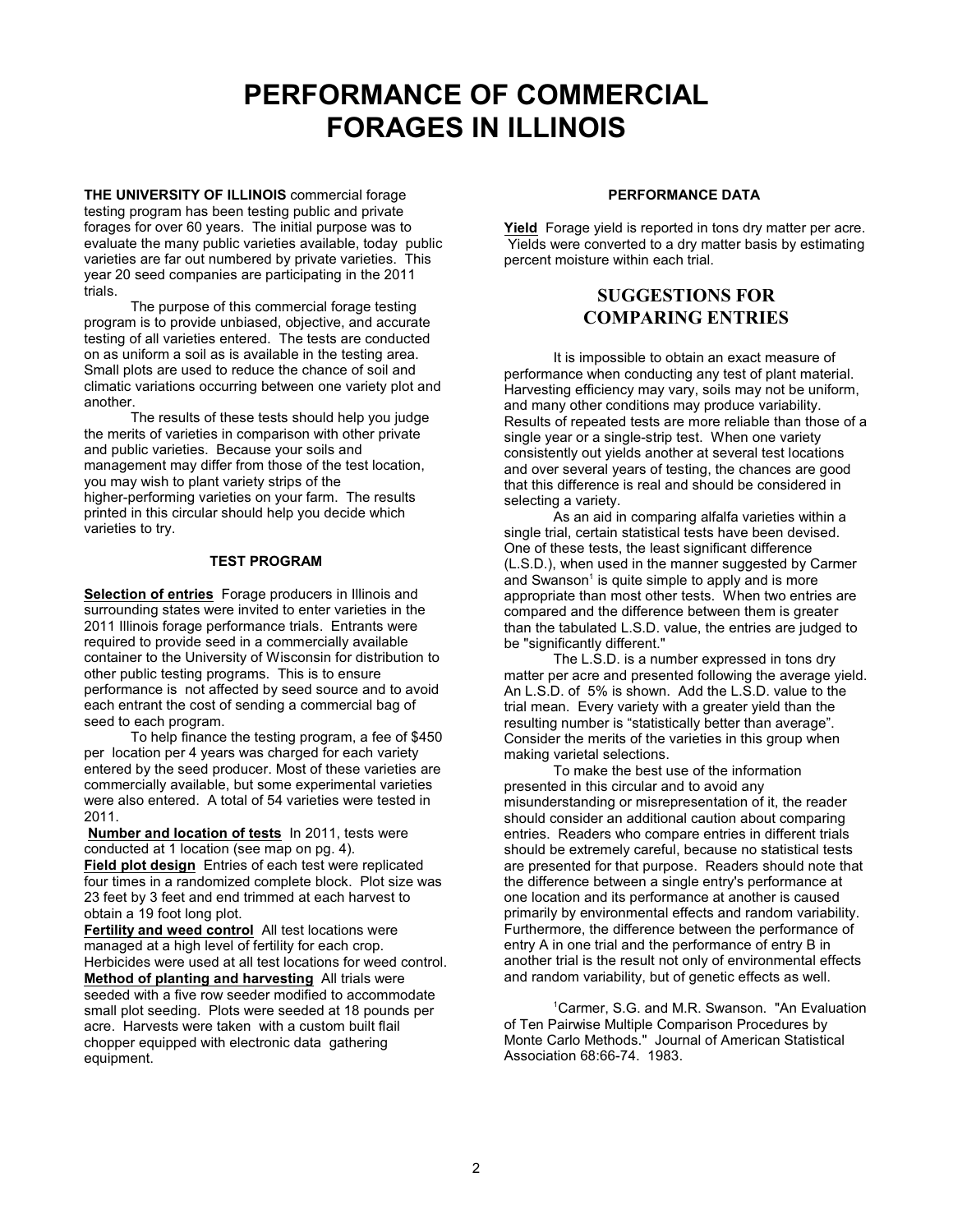#### **Urbana**

Location: University of Illinois, Crop Sciences Research and Education Center, Champaign county, east central Illinois.

Cooperators: Robert Dunker; agronomist, Jeff Warren ; farm foreman.

#### **2011 GROWING SEASON RAINFALL**

| Location |  | April May June July Aug Sept Total |  |  |
|----------|--|------------------------------------|--|--|
| Urbana   |  | 7.51 5.50 3.93 1.60 1.93 2.75 21.2 |  |  |

#### **SOURCES OF SEED**

**Ag Research USA**, Ag Research USA Limited, P.O. Box 8159, Asheville, NC 28814.

**Albert Lea**, Albert Lea Seed House, Inc. 1414 W Main, Albert Lea, MN 56007.

**Allied**, Allied Seed, L.L.C., 1108 Hilldale Dr., Macon, MO 63552.

**America's**, America's Alfalfa, P.O. 8246, Madison, WI 53708.

**AMPAC**, AMPAC Seed Co., P.O. Box 318, Tangent, OR, 97389-0318.

**Crop Production Services**, Crop Production Services, P.O. Box 1168, Fresno, CA 93715.

**Dekalb**, Monsanto, 800 N Lindbergh Blvd., St. Louis, MO 63167.

**DLF Int'l**, DLF- International Seeds. Inc., P.O. Box 229, Halsey, OR 97348.

**Farm ScienceGenetics,**Farm Science Genetics, 960 Road 34, Worland, WY 82401.

**Forage Genetics**, Forage Genetics, 1897 195<sup>th</sup> St, Boone, IA 50036.

**FS Seed**, Growmark Inc., 1701 Towanda Ave., Bloomington, IL 61701.

**Kitchen**, Kitchen Seed Company, P. O. Box 289, Arthur, IL 61911.

**Kelly**, Kelly Seed & Hardware, 202 Hamilton Blvd., Peoria, IL 61602.

**Mycogen,** Mycogen Seeds, 9330 Zionsville Rd., Indianapolis, IN 46268.

**Pioneer**, Pioneer Hi-bred International, Inc., 451 Detroit Dr, Bloomington, IL 61704.

**Producers Choice, Producer's Choice, 2850 390<sup>th</sup> St.,** Story City, IA 50248.

**Public Varieties**, Various sources

**Renk ,** Renk Seed Co., 6800 Willburn Rd., Sun Prairie, WI 53590.

**Syngenta Seeds**, Syngenta Seeds, 11055 Wayzata Blvd, Minnetonka, MN 55305

**Winfield Solutions**, Windfield Solutions, LLC, 2901 Packers Ave., Madison, WI 53707.

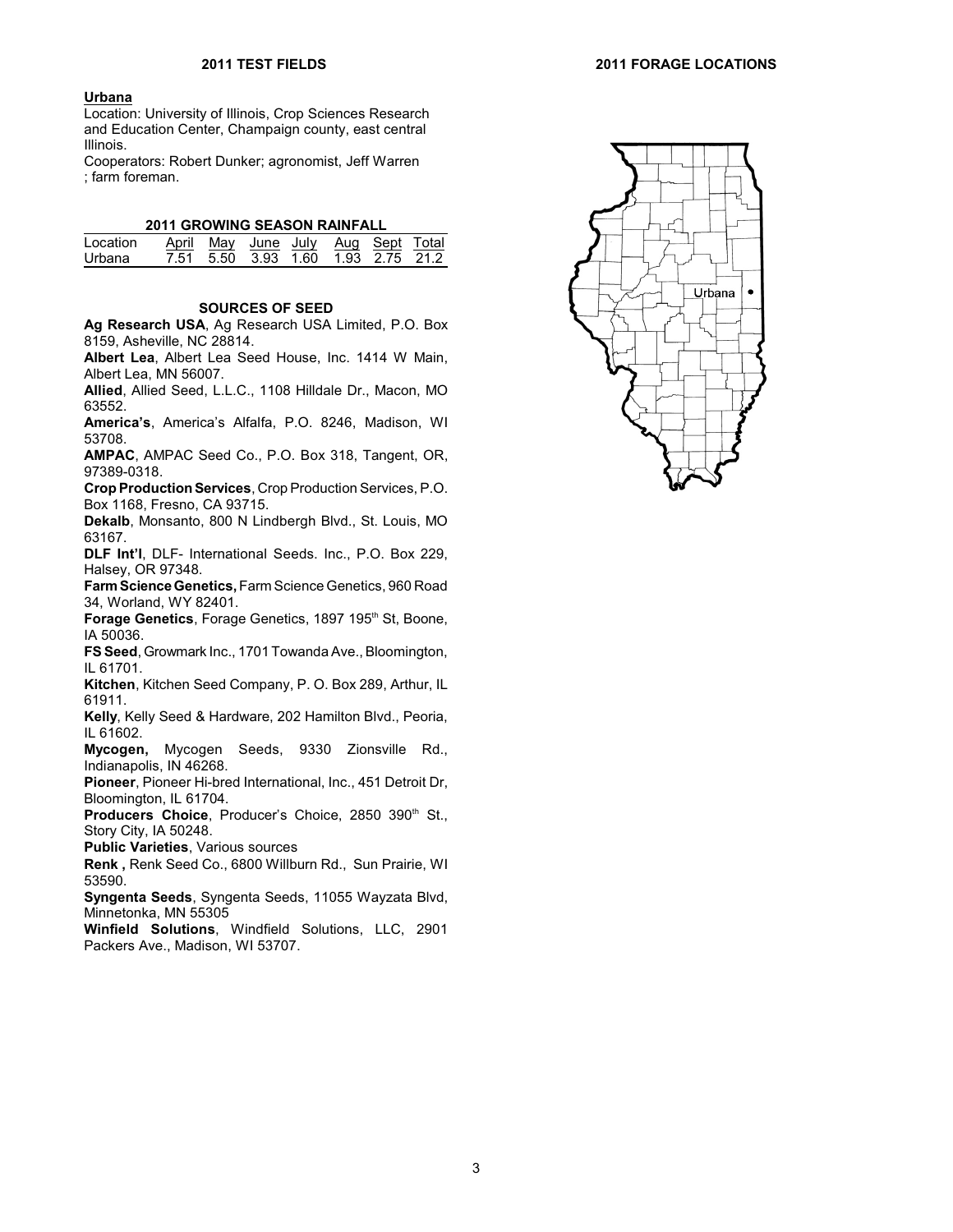#### **2011 Alfalfa Entries, Disease and Fall Dormancy Ratings**

|                                 |                                                                        |    | Urbana | Disease Resistance <sup>4</sup> |                          |           |           |           |           |                |                          |                          |              |                          |                          |                |
|---------------------------------|------------------------------------------------------------------------|----|--------|---------------------------------|--------------------------|-----------|-----------|-----------|-----------|----------------|--------------------------|--------------------------|--------------|--------------------------|--------------------------|----------------|
|                                 | * experimental                                                         |    |        |                                 |                          |           |           |           |           |                |                          |                          | <b>APH</b>   | <b>APH</b>               |                          |                |
| <b>Company-Brand</b>            | Variety                                                                | 10 |        |                                 | 08 $FD^2WS^3$            | <b>BW</b> | <b>VW</b> | <b>FW</b> | <b>AN</b> | <b>PRR PA</b>  |                          | <b>SN</b>                | race 1       | race 2                   | <b>RN</b>                | LН             |
| Mycogen Seed                    | 4S417^                                                                 | X  |        | 4                               |                          | <b>HR</b> | <b>HR</b> | <b>HR</b> | <b>HR</b> | HR             | $\overline{\phantom{a}}$ | <b>HR</b>                | <b>HR</b>    | $\blacksquare$           | $\mathsf{R}$             |                |
| Pioneer                         | 53H92^                                                                 | x  | x      | 3                               |                          | <b>HR</b> | R         | <b>HR</b> | <b>HR</b> | HR.            | <b>HR</b>                | R                        | <b>HR</b>    | R                        | LR.                      | <b>HR</b>      |
| Pioneer                         | 5454^                                                                  | x  | x      | 4                               | 2.7                      | <b>HR</b> | <b>HR</b> | HR        | <b>HR</b> | <b>HR</b>      | R                        | R                        | <b>HR</b>    | $\overline{\phantom{a}}$ | <b>HR</b>                | $\blacksquare$ |
| Pioneer                         | 54Q32*                                                                 | X  |        | 4                               | $\overline{\phantom{a}}$ | <b>HR</b> | <b>HR</b> | HR        | <b>HR</b> | <b>HR</b>      | R                        | LR                       | <b>HR</b>    |                          | R                        |                |
| Pioneer                         | 55H94                                                                  | X  |        | 5                               | $\overline{\phantom{a}}$ | <b>HR</b> | <b>HR</b> | HR        | <b>HR</b> | <b>HR</b>      | R                        | R                        | <b>HR</b>    | R                        | R                        | <b>HR</b>      |
| Pioneer                         | 55V48                                                                  | X  | X      | 5                               | $\blacksquare$           | <b>HR</b> | R         | <b>HR</b> | HR        | <b>HR</b>      | HR                       | $\overline{\phantom{a}}$ | <b>HR</b>    | R                        | R                        |                |
| Pioneer                         | 55V50                                                                  | X  |        | 5                               | $\blacksquare$           | <b>HR</b> | <b>HR</b> | R         | <b>HR</b> | <b>HR</b>      | R                        | R                        | <b>HR</b>    | <b>HR</b>                | <b>HR</b>                |                |
| Syngenta Seeds                  | 6417                                                                   |    | X      | 4                               | $\overline{2}$           | <b>HR</b> | <b>HR</b> | <b>HR</b> | <b>HR</b> | H <sub>R</sub> | HR                       | R                        | <b>HR</b>    | <b>HR</b>                | $\overline{\phantom{a}}$ |                |
| Syngenta Seeds                  | 6426                                                                   |    | x      | 4                               | 2                        | <b>HR</b> | <b>HR</b> | <b>HR</b> | ΗR        | <b>HR</b>      | <b>HR</b>                | <b>HR</b>                | <b>HR</b>    | $\overline{\phantom{a}}$ | $\overline{\phantom{a}}$ | <b>HR</b>      |
| Syngenta Seeds                  | 6475H                                                                  | x  |        | 4                               | $\overline{2}$           | <b>HR</b> | <b>HR</b> | <b>HR</b> | <b>HR</b> | <b>HR</b>      | R                        | R                        | <b>HR</b>    |                          |                          | <b>HR</b>      |
| Syngenta Seeds                  | 64Q22                                                                  | x  |        | 4                               | 1                        | <b>HR</b> | <b>HR</b> | <b>HR</b> | <b>HR</b> | <b>HR</b>      | R                        | R                        | <b>HR</b>    |                          |                          |                |
| Producer's Choice               | A 4330                                                                 | X  |        | 4                               | J.                       | <b>HR</b> | <b>HR</b> | <b>HR</b> | <b>HR</b> | <b>HR</b>      | R                        | R                        | <b>HR</b>    |                          | <b>HR</b>                |                |
| <b>Producer's Choice</b>        | A 4440                                                                 |    | X      | $\overline{4}$                  | $\mathbf{1}$             | <b>HR</b> | <b>HR</b> | <b>HR</b> | <b>HR</b> | <b>HR</b>      |                          | R                        | <b>HR</b>    | <b>HR</b>                |                          |                |
| America's Alfalfa               | Ameristand 403T Plus                                                   | X  |        | 4                               | $\overline{2}$           | <b>HR</b> | <b>HR</b> | <b>HR</b> | <b>HR</b> | <b>HR</b>      | R                        | R                        | <b>HR</b>    | R                        |                          |                |
| America's Alfalfa               | Ameristand 404LH                                                       |    | X      | 4                               | $\overline{2}$           | <b>HR</b> | <b>HR</b> | <b>HR</b> | <b>HR</b> | <b>HR</b>      | R                        | $\overline{\phantom{a}}$ | <b>HR</b>    | $\blacksquare$           |                          | <b>HR</b>      |
| America's Alfalfa               | Ameristand 407TQ                                                       | X  | X      | 4                               | $\overline{2}$           | <b>HR</b> | <b>HR</b> | <b>HR</b> | <b>HR</b> | <b>HR</b>      | <b>HR</b>                | <b>MR</b>                | <b>HR</b>    | R                        | $\overline{\phantom{a}}$ | $\blacksquare$ |
| Renk                            | Forage Gold*^                                                          | x  |        | 4                               | $\overline{2}$           | <b>HR</b> | <b>HR</b> | <b>HR</b> | <b>HR</b> | <b>HR</b>      | R                        | R                        | <b>HR</b>    | $\overline{\phantom{a}}$ |                          |                |
| <b>Crop Production Services</b> | DG 4210                                                                | x  |        | 4                               | 1                        | <b>HR</b> | <b>HR</b> | <b>HR</b> | <b>HR</b> | <b>HR</b>      | R                        | R                        | <b>HR</b>    |                          |                          |                |
| DeKalb                          | DKA43-13^                                                              |    | x      | 4                               | J.                       | <b>HR</b> | <b>HR</b> | <b>HR</b> | <b>HR</b> | <b>HR</b>      |                          | $\overline{a}$           | <b>HR</b>    |                          |                          |                |
| <b>Forage Genetics</b>          | FG 44H375*^                                                            | X  |        | 4                               | $\overline{a}$           | <b>HR</b> | <b>HR</b> | <b>HR</b> | <b>HR</b> | <b>HR</b>      | R                        | R                        | <b>HR</b>    | $\blacksquare$           | $\blacksquare$           | <b>HR</b>      |
| Kitchen/Kelly                   | <b>FSG 406</b>                                                         |    | X      | 4                               | $\mathbf{1}$             | HR        | <b>HR</b> | <b>HR</b> | <b>HR</b> | <b>HR</b>      | R                        | R                        | <b>HR</b>    |                          | $\mathsf{R}$             | $\blacksquare$ |
| Kitchen/Kelly                   | <b>FSG 408DP</b>                                                       |    | X      | 4                               | $\overline{2}$           | <b>HR</b> | R         | <b>HR</b> | <b>HR</b> | <b>HR</b>      | R                        | R                        | $\mathsf{R}$ |                          | <b>HR</b>                |                |
| <b>Farm Science Genetics</b>    | <b>FSG 420LH</b>                                                       | X  |        | 4                               | $\overline{2}$           | <b>HR</b> | <b>HR</b> | <b>HR</b> | <b>HR</b> | HR             | R                        | R                        | <b>HR</b>    |                          | $\overline{\phantom{a}}$ | <b>HR</b>      |
| Kitchen/Kelly                   | <b>FSG 505</b>                                                         |    | X      | 5                               | $\overline{2}$           | <b>HR</b> | <b>HR</b> | HR        | <b>HR</b> | <b>HR</b>      | R                        | R                        | <b>HR</b>    |                          | R                        |                |
| Kitchen/Kelly                   | <b>FSG 528 SF</b>                                                      |    | x      | 5                               | $\blacksquare$           | <b>HR</b> | <b>HR</b> | <b>HR</b> | <b>HR</b> | R              | R                        | $\blacksquare$           | R            |                          |                          |                |
| Syngenta Seeds                  | <b>GH727</b>                                                           |    | x      | 4                               | 1                        | <b>HR</b> | <b>HR</b> | <b>HR</b> | HR.       | <b>HR</b>      | R                        | R                        | <b>HR</b>    |                          |                          |                |
| Syngenta Seeds                  | GH773LH^                                                               |    | x      | 4                               | $\overline{2}$           | <b>HR</b> | <b>HR</b> | <b>HR</b> | <b>HR</b> | <b>HR</b>      | HR                       | R                        | <b>HR</b>    |                          |                          | <b>HR</b>      |
| Producer's Choice               | PGI 557*                                                               | x  |        | 5                               | $\blacksquare$           | <b>HR</b> | <b>HR</b> | <b>HR</b> | <b>HR</b> | <b>HR</b>      | R                        | <b>HR</b>                | <b>HR</b>    | $\blacksquare$           | ÷                        |                |
| Public                          | Vernal <sup>^</sup>                                                    | X  | X      | $\overline{2}$                  | $\overline{2}$           | R         | S         | <b>MR</b> | S         | S              | S                        | $\overline{\phantom{a}}$ | S            |                          | <b>MR</b>                |                |
| <b>FS Seed</b>                  | <b>WL 343 HQ</b>                                                       | X  | X      | 4                               | 1                        | <b>HR</b> | <b>HR</b> | <b>HR</b> | <b>HR</b> | <b>HR</b>      | HR                       | R                        | <b>HR</b>    |                          |                          |                |
| <b>FS Seed</b>                  | <b>WL 363 HQ</b>                                                       | X  | X      | 5                               | 1                        | <b>HR</b> | <b>HR</b> | <b>HR</b> | <b>HR</b> | <b>HR</b>      | HR                       | <b>HR</b>                | <b>HR</b>    | <b>HR</b>                | <b>HR</b>                |                |
|                                 | $2$ Fall Dormancy Scale: 1= Least fall growth; 9= greatest fall Growth |    |        |                                 |                          |           |           |           |           |                |                          |                          |              |                          |                          |                |

<sup>3</sup>WS = winter survival index as determined in University of Wisconsin and Minnesota trials:

1= superior winter survival 2= very good 3= good 4= adequate 5= low 6= no winter survival

^ Varieties not reviewed by the National Alfalfa Variety Review Board. Resistance information not verified.

SN = Stem Nematode RN = Root Knot Nematode LH = Leafhopper

| <sup>4</sup> Disease and Pest Abbreviations | % Resistant Plants       | <b>Resistance Class</b> |
|---------------------------------------------|--------------------------|-------------------------|
| <b>BW</b> = Bacterial Wilt                  | $HR = High Resistance$   | >50                     |
| VW =Verticillium Wilt                       | $R =$ Resistant          | $31 - 50$               |
| FW = Fusarium Wilt                          | $MR = Medium Resistance$ | $15 - 30$               |
| $AN = Anthracnose$                          | $LR = Low Resistance$    | $6 - 14$                |
| $PRR = Phytophthora Root Rot$               | $S =$ Susceptible        | $0 - 5$                 |
| $APH =$ Aphanomyces                         | $ND = Not Determined$    |                         |
| PA = Pea Aphid                              |                          |                         |

4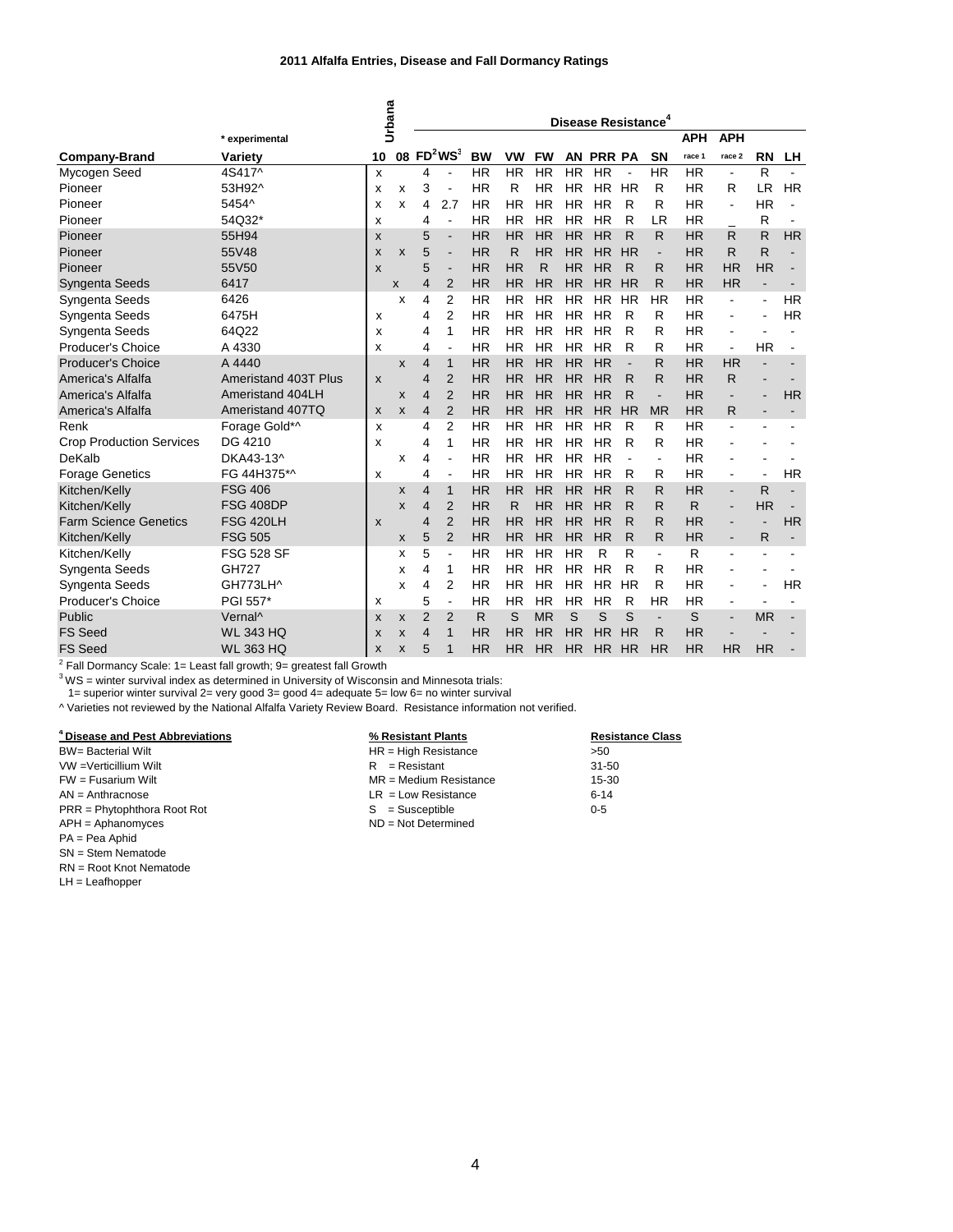#### **2011 Forage Grass Entries**

|                           |                   | Urbana                                 |
|---------------------------|-------------------|----------------------------------------|
|                           | * experimental    |                                        |
| <b>Company-Brand</b>      | Variety           | 08 Species                             |
| AgResearch USA            | Advance MaxQ      | <b>Tall Fescue</b><br>x                |
| AgResearch USA            | AGRFA 140*        | <b>Tall Fescue</b><br>x                |
| AgResearch USA            | AGRFA 144*        | <b>Tall Fescue</b><br>x                |
| AgResearch USA            | <b>AGRFA 150*</b> | <b>Tall Fescue</b><br>x                |
| AgResearch USA            | AGRFA 152*        | <b>Tall Fescue</b><br>X                |
| AgResearch USA            | FA 2865*          | <b>Tall Fescue</b><br>X                |
| AgResearch USA            | FA 2866*          | <b>Tall Fescue</b><br>$\mathbf{x}$     |
| AgResearch USA            | KLp 401*          | <b>Perennial Rye Grass</b><br>X        |
| AgResearch USA            | KLp 507*          | <b>Perennial Rye Grass</b><br>x        |
| AgResearch USA            | KRC 6576*         | <b>Perennial Rye Grass</b><br>x        |
| AgResearch USA            | KRC 6579*         | <b>Perennial Rye Grass</b><br>x        |
| <b>Allied Seed</b>        | <b>Bonus</b>      | Festulolium<br>x                       |
| <b>Allied Seed</b>        | <b>Boost</b>      | <b>Perennial Rye Grass</b><br>X        |
| <b>Allied Seed</b>        | Gain              | Festulolium<br>X                       |
| Ampac Seed                | Potomac           | <b>Orchard Grass</b><br><b>X</b>       |
| Ampac Seed                | Power             | <b>Perennial Rye Grass</b><br><b>X</b> |
| Ampac Seed                | Profit            | <b>Orchard Grass</b><br>x              |
| Ampac Seed                | Spring Green      | Festulolium<br>x                       |
| <b>DLF</b> International  | Calibra           | Perennial Rye Grass (tetraploid)<br>x  |
| <b>DLF</b> International  | Linn              | Perennial Rye Grass (diploid)<br>x     |
| KY Agric Exp Sta          | Kentucky 31 E-    | <b>Tall Fescue</b><br>X                |
| KY Agric Exp Sta          | Kentucky 31 E+    | <b>Tall Fescue</b><br>X                |
| <b>Winfield Solutions</b> | TF0201            | <b>Tall Fescue</b><br>X                |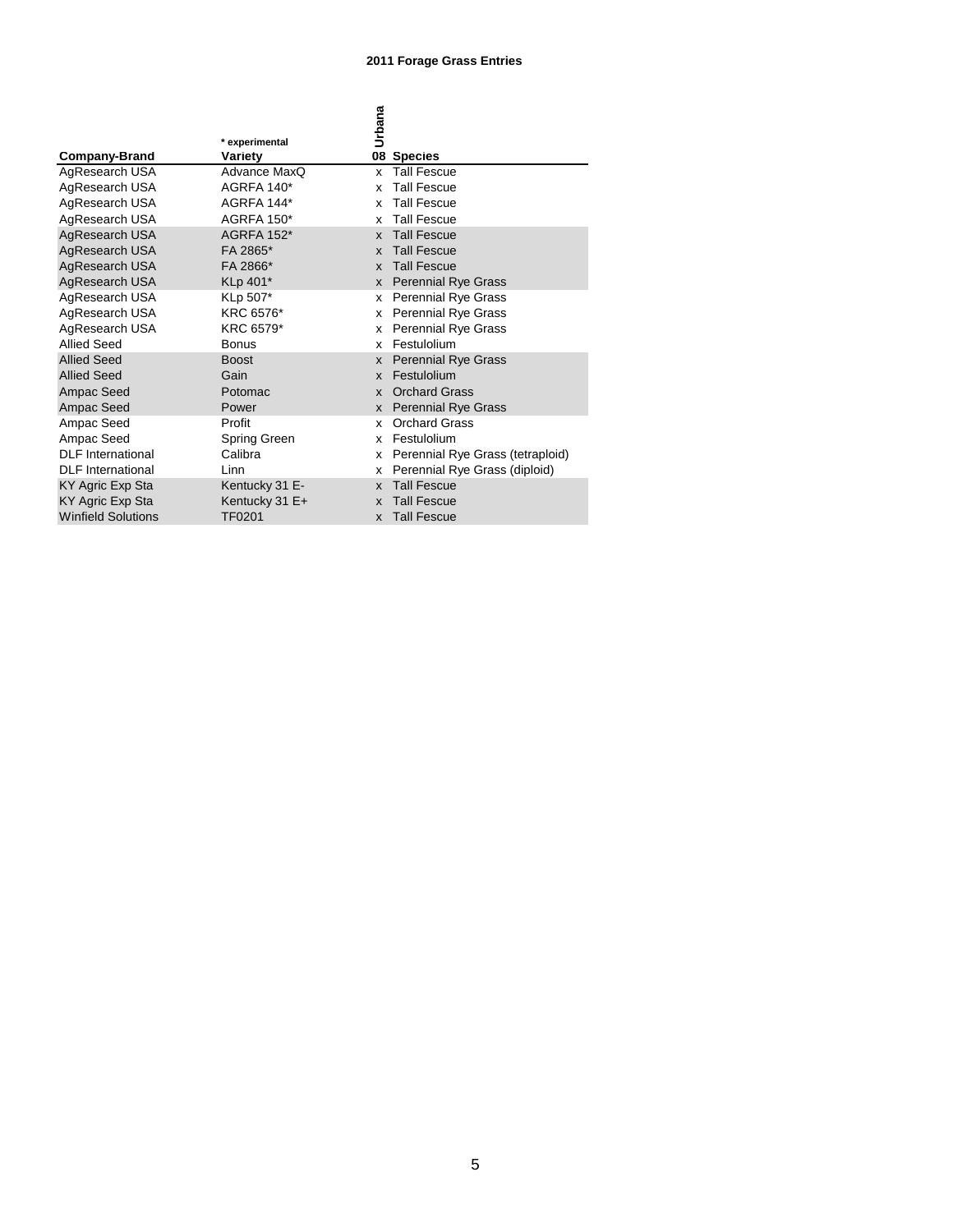#### **2008 Urbana Alfalfa Variety Trial**

|                      |        |        | 2011   |        |        | 2010   | 2009   | $3 - yr$ | <b>Relative</b> |
|----------------------|--------|--------|--------|--------|--------|--------|--------|----------|-----------------|
| <b>Brand-Variety</b> | 23-May | 28-Jun | 29-Jul | 7-Sep  | Total  | Total  | Total  | Total    | Yield           |
| * Experimental       | T DM/A | T DM/A | T DM/A | T DM/A | T DM/A | T DM/A | T DM/A | T DM/A   | % Trial Mean    |
| <b>GH727</b>         | 3.64   | 2.51   | 1.98   | 1.93   | 10.06  | 9.14   | 7.52   | 26.71    | 106             |
| <b>FSG 505</b>       | 3.60   | 2.35   | 1.91   | 1.74   | 9.59   | 8.66   | 8.31   | 26.55    | 106             |
| AMERISTAND 407TQ     | 3.62   | 2.62   | 2.00   | 1.56   | 9.80   | 8.68   | 7.67   | 26.15    | 104             |
| <b>FSG 406</b>       | 3.57   | 2.29   | 2.01   | 1.71   | 9.58   | 8.62   | 7.80   | 26       | 103             |
| <b>WL 363 HQ</b>     | 3.35   | 2.47   | 1.93   | 1.69   | 9.44   | 8.30   | 7.99   | 25.73    | 102             |
| <b>WL 343 HQ</b>     | 3.42   | 2.44   | 1.92   | 1.75   | 9.52   | 8.29   | 7.60   | 25.41    | 101             |
| A 4440               | 3.51   | 2.34   | 1.75   | 1.80   | 9.40   | 8.35   | 7.66   | 25.41    | 101             |
| 55V48                | 3.49   | 2.39   | 1.77   | 1.49   | 9.13   | 8.11   | 8.02   | 25.25    | 100             |
| 6417                 | 3.48   | 2.32   | 2.02   | 1.58   | 9.39   | 8.15   | 7.57   | 25.11    | 100             |
| DKA43-13             | 3.25   | 2.19   | 1.93   | 1.67   | 9.04   | 7.99   | 7.75   | 24.77    | 99              |
| <b>FSG 408 DP</b>    | 3.49   | 2.16   | 1.88   | 1.67   | 9.19   | 8.22   | 7.14   | 24.55    | 98              |
| 5454                 | 3.31   | 2.08   | 2.00   | 1.45   | 8.84   | 7.90   | 7.66   | 24.40    | 97              |
| <b>FSG 528 SF</b>    | 3.17   | 2.11   | 1.82   | 1.43   | 8.52   | 7.91   | 7.51   | 23.94    | 95              |
| Vernal               | 3.10   | 1.70   | 2.00   | 1.46   | 8.25   | 7.14   | 6.57   | 21.96    | 87              |
| Mean                 | 3.43   | 2.28   | 1.92   | 1.64   | 9.27   | 8.25   | 7.62   | 25.14    |                 |
| 5% LSD               | 0.31   | 0.25   | ns     | 0.19   | 0.61   | 0.70   | 0.64   | 1.47     |                 |
| $CV(\% )$            | 6.23   | 7.57   | 10.25  | 8.10   | 4.61   | 5.96   | 5.91   | 4.08     |                 |
| $MCV(\%)$            | 8.91   | 10.83  | 14.66  | 11.58  | 6.60   | 8.52   | 8.45   | 5.83     |                 |

#### **Without Insecticides**

|                                        |                    |                      | 2011             |                 |                 | 2010            | 2009            | $3 - yr$<br>Total<br>T DM/A | <b>Relative</b>       |
|----------------------------------------|--------------------|----------------------|------------------|-----------------|-----------------|-----------------|-----------------|-----------------------------|-----------------------|
| <b>Brand-Variety</b><br>* Experimental | $23-Mav$<br>T DM/A | $28 - Jun$<br>T DM/A | 29-Jul<br>T DM/A | 7-Sep<br>T DM/A | Total<br>T DM/A | Total<br>T DM/A | Total<br>T DM/A |                             | Yield<br>% Trial Mean |
| 53H92                                  | 3.52               | 2.31                 | 2.02             | 1.27            | 9.12            | 8.80            | 7.42            | 25.33                       | 107                   |
| GH773LH                                | 3.31               | 2.12                 | 1.89             | 1.41            | 8.73            | 8.95            | 7.31            | 24.98                       | 106                   |
| AMERISTAND 404LH                       | 3.23               | 2.13                 | 2.07             | 1.32            | 8.75            | 8.27            | 7.19            | 24.21                       | 102                   |
| 5454                                   | 3.63               | 2.20                 | 1.68             | 1.48            | 8.99            | 8.57            | 6.06            | 23.62                       | 100                   |
| 6426                                   | 3.22               | 2.15                 | 1.89             | 1.22            | 8.48            | 8.05            | 6.88            | 23.40                       | 99                    |
| Vernal                                 | 3.25               | 1.80                 | 1.42             | 1.18            | 7.65            | 7.33            | 5.42            | 20.39                       | 86                    |
| <b>Mean</b>                            | 3.36               | 2.12                 | 1.83             | 1.31            | 8.62            | 8.33            | 6.71            | 23.65                       |                       |
| <b>5% LSD</b>                          | ns                 | 0.23                 | 0.17             | 0.15            | 0.80            | 0.91            | 0.56            | 2.06                        |                       |
| $CV(\% )$                              | 8.94               | 7.35                 | 6.24             | 7.37            | 6.12            | 7.25            | 5.58            | 5.77                        |                       |
| $MCV(\%)$                              | 13.48              | 11.07                | 9.41             | 11.11           | 9.23            | 10.93           | 8.42            | 8.69                        |                       |

**Date of Seeding: April 23, 2008.**

**Soil Type: Flagg silt loam.**

**Herbicides: None.**

**Pest Control: July 18th and August 8th (Mustang Max).**

**Plot Dimensions: 3' x19'.**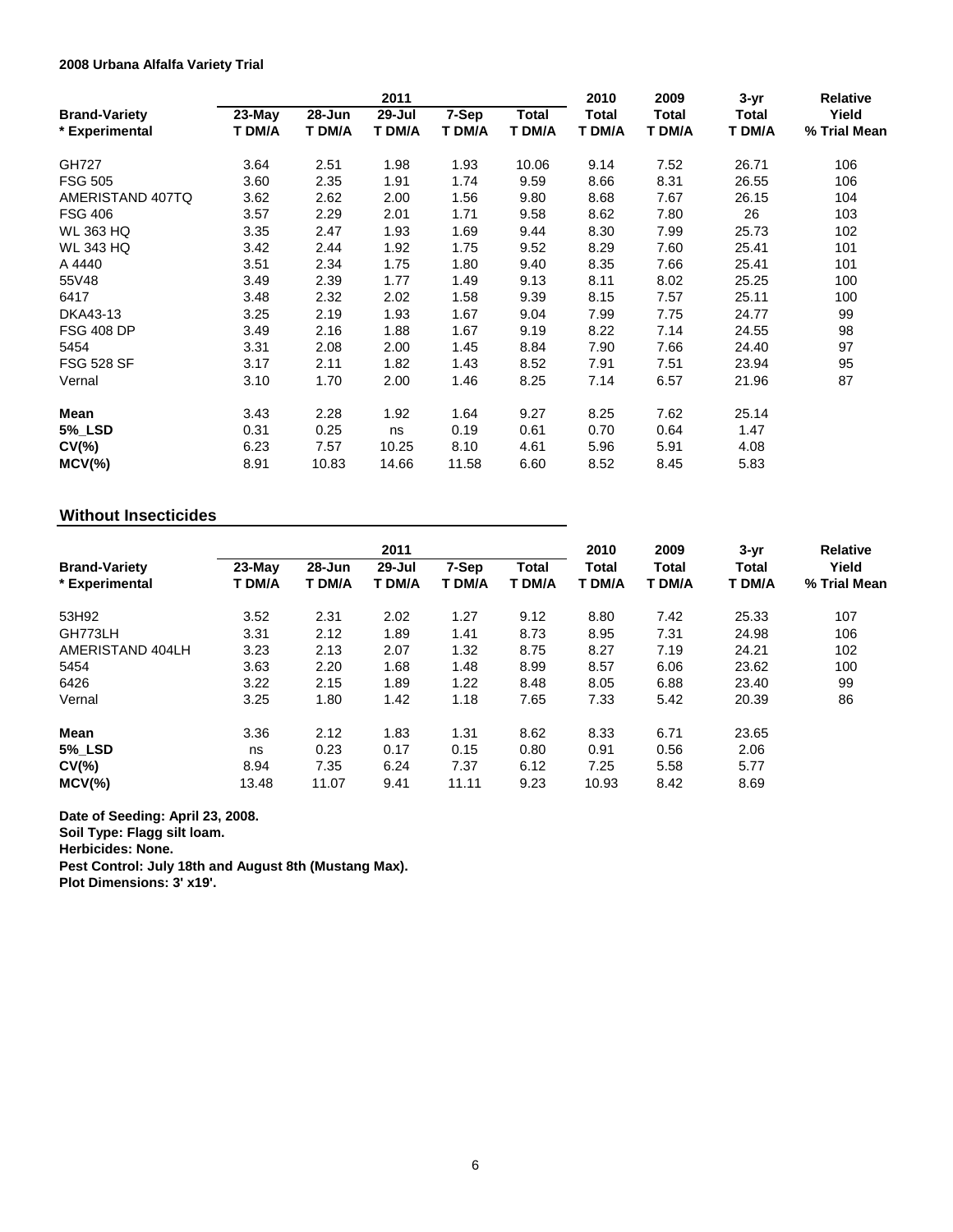|                      |        |        | 2011   |        |              | <b>Relative</b> |
|----------------------|--------|--------|--------|--------|--------------|-----------------|
| <b>Brand-Variety</b> | 25-May | 28-Jun | 29-Jul | 7-Sep  | <b>Total</b> | Yield           |
| * Experimental       | T DM/A | T DM/A | T DM/A | T DM/A | T DM/A       | % Trial Mean    |
| 55V50                | 3.90   | 2.93   | 2.34   | 1.67   | 10.84        | 110             |
| Forage Gold          | 3.72   | 2.80   | 2.25   | 1.72   | 10.48        | 106             |
| 55V48                | 3.74   | 2.74   | 2.14   | 1.64   | 10.26        | 104             |
| 64Q22                | 3.28   | 2.91   | 2.43   | 1.65   | 10.26        | 104             |
| AmeriStand 407TQ     | 3.47   | 2.72   | 2.34   | 1.64   | 10.16        | 103             |
| A4330                | 3.39   | 2.78   | 2.16   | 1.75   | 10.08        | 102             |
| DG 4210              | 3.31   | 2.78   | 2.36   | 1.63   | 10.07        | 102             |
| PGI557*              | 3.51   | 2.56   | 2.20   | 1.73   | 10.00        | 101             |
| <b>WL 363 HQ</b>     | 3.39   | 2.75   | 2.20   | 1.58   | 9.92         | 100             |
| 4S417                | 3.66   | 2.52   | 2.04   | 1.67   | 9.89         | 100             |
| <b>WL 343 HQ</b>     | 3.45   | 2.69   | 2.22   | 1.47   | 9.82         | 99              |
| 54Q32                | 3.31   | 2.62   | 2.15   | 1.55   | 9.63         | 98              |
| AmeriStand 403T Plus | 3.45   | 2.35   | 1.89   | 1.63   | 9.31         | 94              |
| 5454                 | 3.37   | 2.35   | 1.90   | 1.58   | 9.20         | 93              |
| Vernal               | 3.20   | 1.97   | 1.60   | 1.42   | 8.19         | 83              |
| Mean                 | 3.48   | 2.63   | 2.15   | 1.62   | 9.87         |                 |
| <b>5%_LSD</b>        | 0.33   | 0.16   | 0.14   | ns     | 0.55         |                 |
| $CV(\% )$            | 6.74   | 4.27   | 4.41   | 6.03   | 3.88         |                 |
| $MCV(\%)$            | 9.62   | 6.09   | 6.29   | 8.60   | 5.54         |                 |

### **Without Insecticides**

|                                        |                  |                      | 2011                 |                 |                        | <b>Relative</b>       |
|----------------------------------------|------------------|----------------------|----------------------|-----------------|------------------------|-----------------------|
| <b>Brand-Variety</b><br>* Experimental | 25-May<br>T DM/A | $28 - Jun$<br>T DM/A | $29 -$ Jul<br>T DM/A | 7-Sep<br>T DM/A | <b>Total</b><br>T DM/A | Yield<br>% Trial Mean |
| 55H94                                  | 3.61             | 2.47                 | 2.35                 | 1.32            | 9.74                   | 107                   |
| <b>FSG 420LH</b>                       | 3.85             | 2.42                 | 2.13                 | 1.30            | 9.70                   | 107                   |
| FG 44H375*                             | 3.55             | 2.51                 | 2.23                 | 1.24            | 9.53                   | 105                   |
| 6475H                                  | 3.61             | 2.45                 | 2.10                 | 1.26            | 9.41                   | 104                   |
| 53H92                                  | 3.43             | 2.33                 | 1.89                 | 1.17            | 8.81                   | 97                    |
| 5454                                   | 3.22             | 2.15                 | 1.80                 | 1.25            | 8.42                   | 93                    |
| Vernal                                 | 3.52             | 1.70                 | 1.55                 | 1.06            | 7.82                   | 86                    |
| Mean                                   | 3.54             | 2.29                 | 2.01                 | 1.23            | 9.06                   |                       |
| <b>5%_LSD</b>                          | ns               | 0.26                 | 0.17                 | ns              | 0.54                   |                       |
| $CV(\% )$                              | 6.50             | 7.67                 | 5.57                 | 9.71            | 4.00                   |                       |
| $MCV$ (%)                              | 9.65             | 11.40                | 8.28                 | 14.42           | 5.94                   |                       |

**Date of Seeding: April 23rd, 2010. Soil Type: Drummer-Flanagan silty-clay loam. Herbicides: None. Pest Control: July 18th and August 8th (Mustang Max). Plot Dimensions: 3' x19'.**